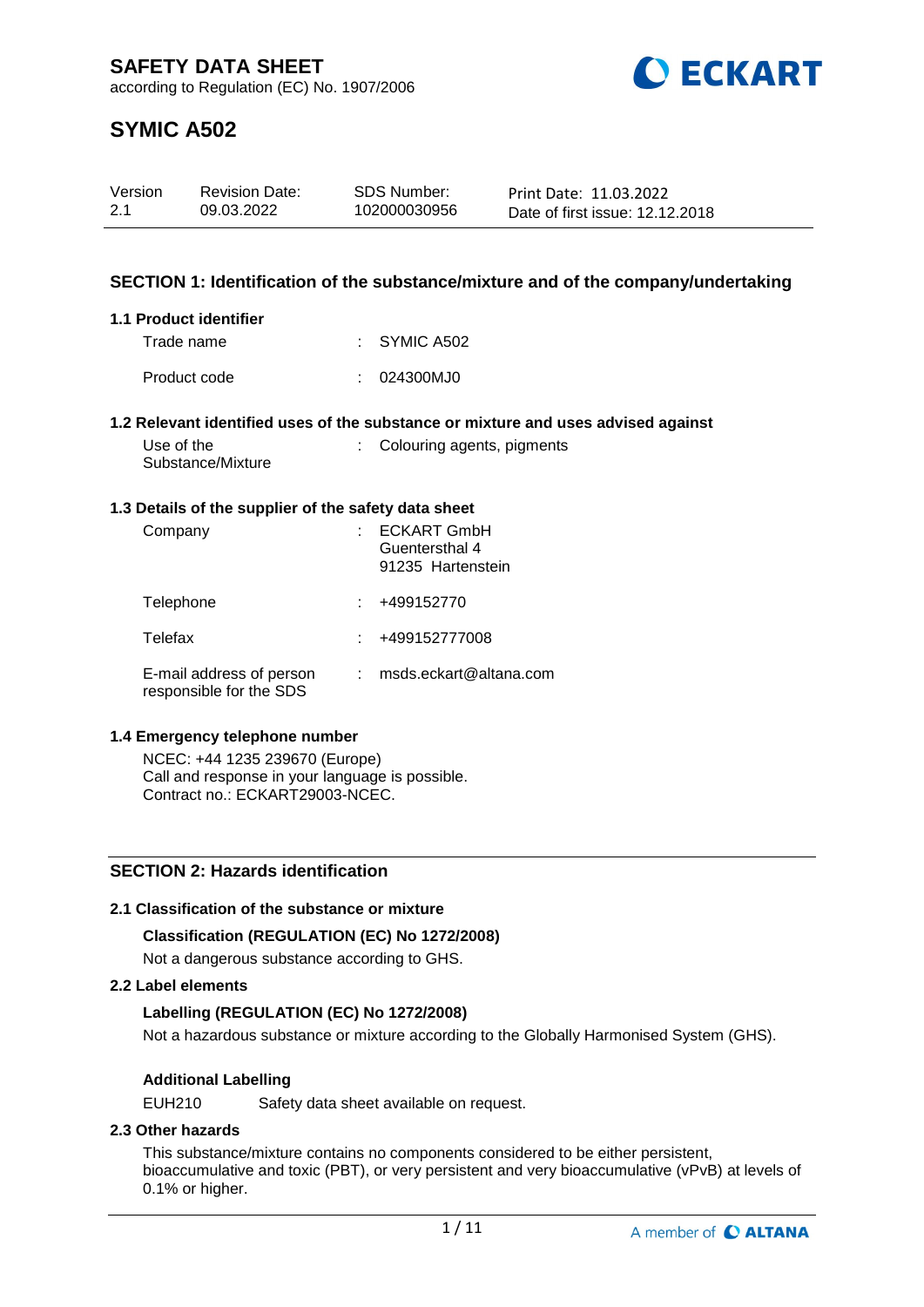

# **SYMIC A502**

| Version | <b>Revision Date:</b> | SDS Number:  | Print Date: 11.03.2022          |
|---------|-----------------------|--------------|---------------------------------|
| 2.1     | 09.03.2022            | 102000030956 | Date of first issue: 12.12.2018 |

# **SECTION 3: Composition/information on ingredients**

## **3.2 Mixtures**

## **Hazardous components**

| l Chemical name                                 | CAS-No.                    | Classification         | Concentration |
|-------------------------------------------------|----------------------------|------------------------|---------------|
|                                                 | EC-No.                     | <b>REGULATION (EC)</b> | (% w/w)       |
|                                                 | Index-No.                  | No 1272/2008           |               |
|                                                 | <b>Registration number</b> |                        |               |
| Substances with a workplace exposure limit :    |                            |                        |               |
| Fluorphlogopite                                 | 12003-38-2                 |                        | $>= 25 - 50$  |
| (Mg3K[AlF2O(SiO3)3])                            | 234-426-5                  |                        |               |
|                                                 | 01-2119971065-37           |                        |               |
| For explanation of abbreviations see section 16 |                            |                        |               |

For explanation of abbreviations see section 16.

## **SECTION 4: First aid measures**

## **4.1 Description of first aid measures**

| General advice          | $\therefore$ Do not leave the victim unattended.                                                                                                                                |
|-------------------------|---------------------------------------------------------------------------------------------------------------------------------------------------------------------------------|
| If inhaled              | : If unconscious, place in recovery position and seek medical<br>advice.<br>If symptoms persist, call a physician.                                                              |
| In case of skin contact | : Wash off with soap and water.                                                                                                                                                 |
| In case of eye contact  | : Remove contact lenses.<br>If eye irritation persists, consult a specialist.                                                                                                   |
| If swallowed            | : Keep respiratory tract clear.<br>Do not give milk or alcoholic beverages.<br>Never give anything by mouth to an unconscious person.<br>If symptoms persist, call a physician. |

## **4.2 Most important symptoms and effects, both acute and delayed**

None known.

**4.3 Indication of any immediate medical attention and special treatment needed** This information is not available.

# **SECTION 5: Firefighting measures**

## **5.1 Extinguishing media**

Suitable extinguishing media : Foam

Carbon dioxide (CO2) ABC powder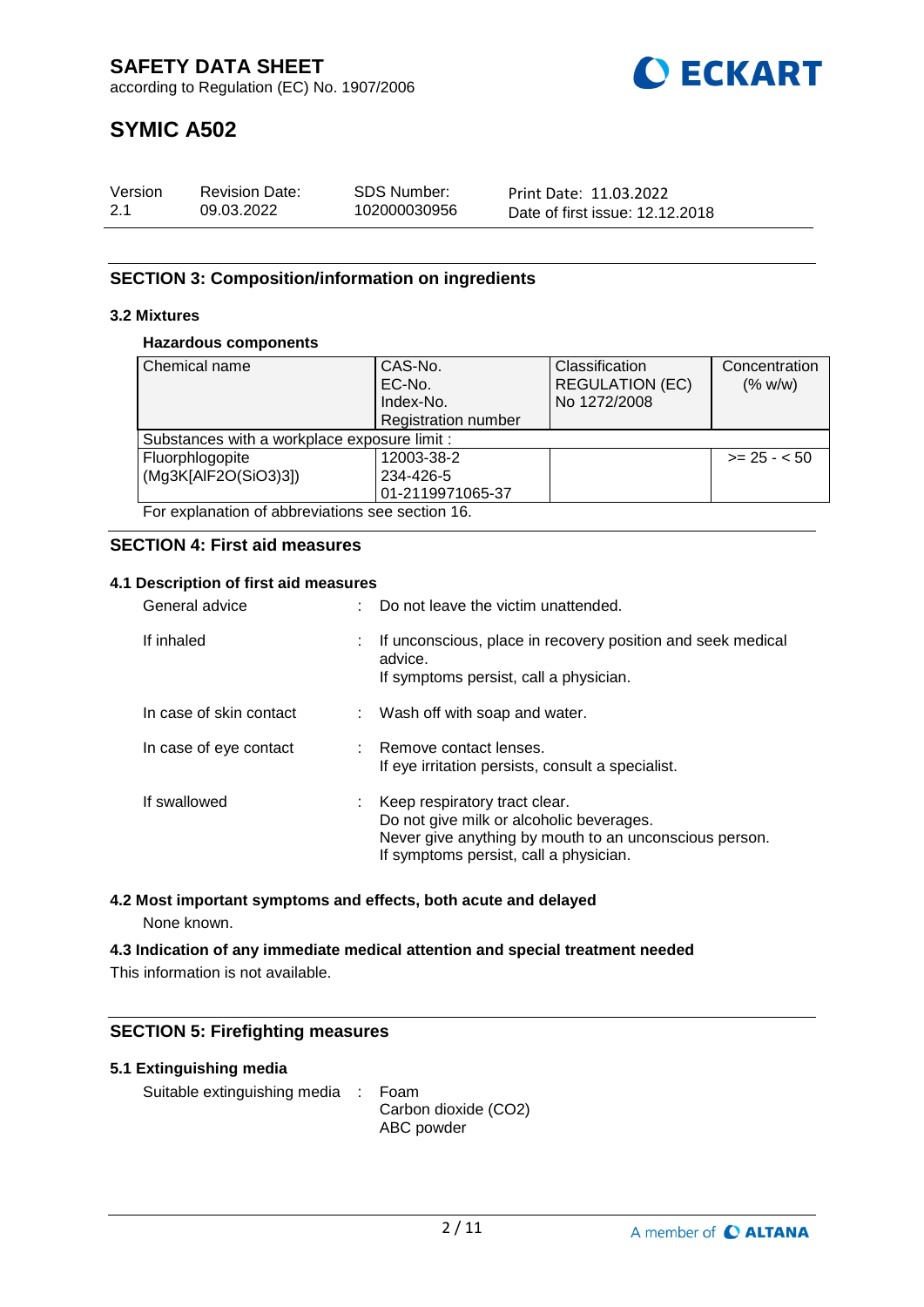

# **SYMIC A502**

| Version | <b>Revision Date:</b> | SDS Number:  | Print Date: 11.03.2022          |
|---------|-----------------------|--------------|---------------------------------|
| 2.1     | 09.03.2022            | 102000030956 | Date of first issue: 12.12.2018 |

## **5.2 Special hazards arising from the substance or mixture**

#### **5.3 Advice for firefighters** Special protective equipment : for firefighters : Wear self-contained breathing apparatus for firefighting if necessary. Further information : Standard procedure for chemical fires. Use extinguishing measures that are appropriate to local circumstances and the surrounding environment.

## **SECTION 6: Accidental release measures**

|                      | 6.1 Personal precautions, protective equipment and emergency procedures |  |
|----------------------|-------------------------------------------------------------------------|--|
| Personal precautions | : Avoid dust formation.                                                 |  |
|                      |                                                                         |  |

# **6.2 Environmental precautions**

| <b>Environmental precautions</b> |  | No special environmental precautions required. |
|----------------------------------|--|------------------------------------------------|
|----------------------------------|--|------------------------------------------------|

## **6.3 Methods and material for containment and cleaning up**

| Methods for cleaning up | : Pick up and arrange disposal without creating dust. |
|-------------------------|-------------------------------------------------------|
|                         | Sweep up and shovel.                                  |
|                         | Keep in suitable, closed containers for disposal.     |

## **6.4 Reference to other sections**

## **SECTION 7: Handling and storage**

| 7.1 Precautions for safe handling<br>Advice on safe handling     |                              | : For personal protection see section 8.<br>Smoking, eating and drinking should be prohibited in the<br>application area. |
|------------------------------------------------------------------|------------------------------|---------------------------------------------------------------------------------------------------------------------------|
| Advice on protection against<br>fire and explosion               | $\mathcal{L}_{\mathrm{max}}$ | Provide appropriate exhaust ventilation at places where dust<br>is formed.                                                |
| Hygiene measures                                                 |                              | : General industrial hygiene practice.                                                                                    |
| 7.2 Conditions for safe storage, including any incompatibilities |                              | Requirements for storage : Electrical installations / working materials must comply with                                  |
| areas and containers                                             |                              | the technological safety standards.                                                                                       |
| Advice on common storage                                         |                              | : No materials to be especially mentioned.                                                                                |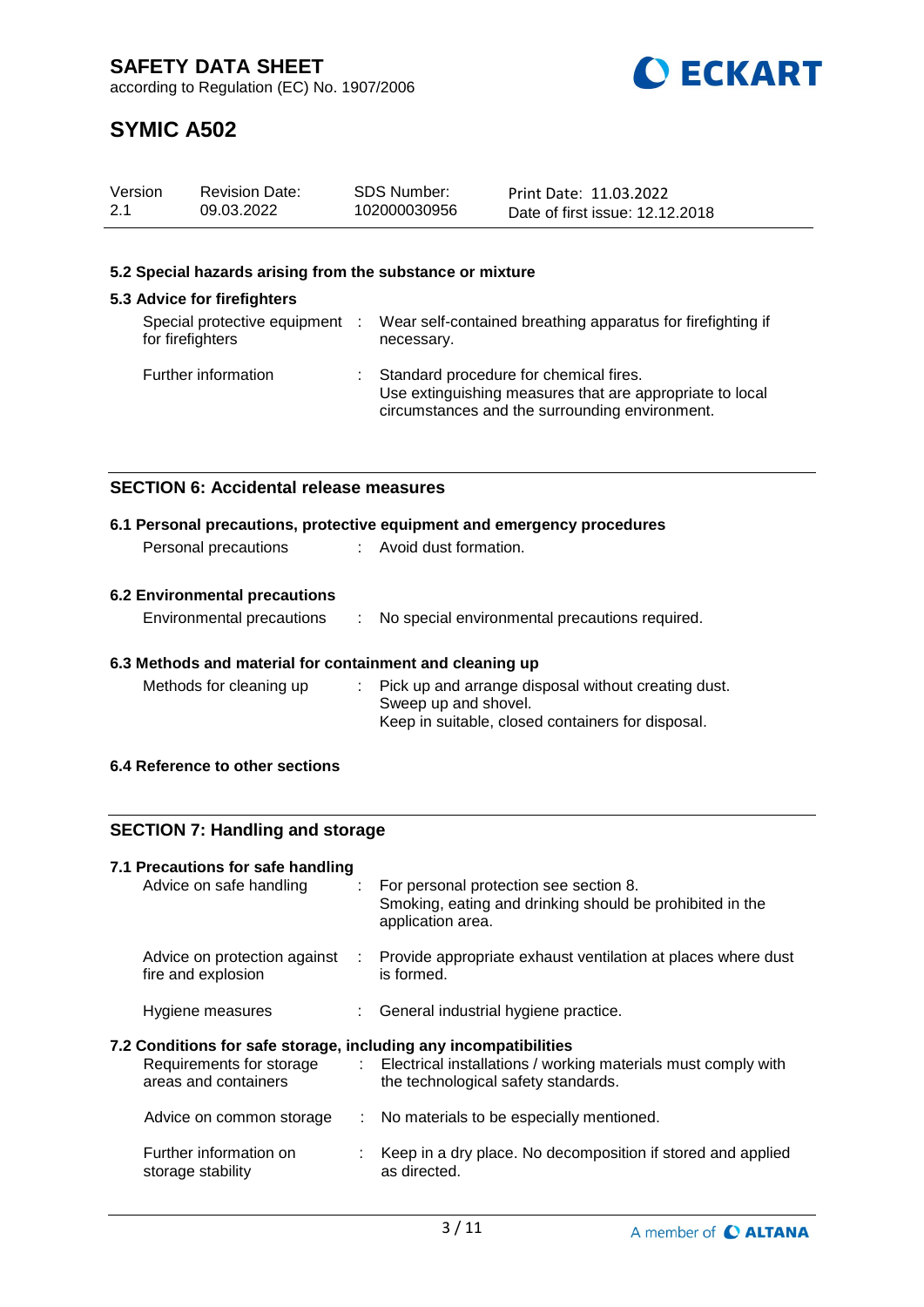

# **SYMIC A502**

| Version | <b>Revision Date:</b> | <b>SDS Number:</b> | Print Date: 11.03.2022          |
|---------|-----------------------|--------------------|---------------------------------|
| 2.1     | 09.03.2022            | 102000030956       | Date of first issue: 12.12.2018 |

## **7.3 Specific end use(s)**

This information is not available.

## **SECTION 8: Exposure controls/personal protection**

# **8.1 Control parameters**

## **Occupational Exposure Limits**

| Components          | CAS-No.                                                                                                                                                                                                                                                                                                                                                                                                                                                                                                                                                                                                                                                                                                                                                                                                                                                                                                                                                                                                                                                                                                                                                                                                                                                                                                                                                                                                                                                                                                                                                              | Value type (Form<br>of exposure) | Control parameters | Basis   |
|---------------------|----------------------------------------------------------------------------------------------------------------------------------------------------------------------------------------------------------------------------------------------------------------------------------------------------------------------------------------------------------------------------------------------------------------------------------------------------------------------------------------------------------------------------------------------------------------------------------------------------------------------------------------------------------------------------------------------------------------------------------------------------------------------------------------------------------------------------------------------------------------------------------------------------------------------------------------------------------------------------------------------------------------------------------------------------------------------------------------------------------------------------------------------------------------------------------------------------------------------------------------------------------------------------------------------------------------------------------------------------------------------------------------------------------------------------------------------------------------------------------------------------------------------------------------------------------------------|----------------------------------|--------------------|---------|
| diiron trioxide     | 1309-37-1                                                                                                                                                                                                                                                                                                                                                                                                                                                                                                                                                                                                                                                                                                                                                                                                                                                                                                                                                                                                                                                                                                                                                                                                                                                                                                                                                                                                                                                                                                                                                            | TWA (Inhalable)                  | 10 mg/m3           | GB EH40 |
| Further information | The COSHH definition of a substance hazardous to health includes dust of<br>any kind when present at a concentration in air equal to or greater than 10<br>mg.m-3 8-hour TWA of inhalable dust or 4 mg.m-3 8-hour TWA of respirable<br>dust. This means that any dust will be subject to COSHH if people are<br>exposed to dust above these levels. Some dusts have been assigned<br>specific WELs and exposure to these must comply with the appropriate<br>limits., Where no specific short-term exposure limit is listed, a figure three<br>times the long-term exposure limit should be used.                                                                                                                                                                                                                                                                                                                                                                                                                                                                                                                                                                                                                                                                                                                                                                                                                                                                                                                                                                    |                                  |                    |         |
|                     |                                                                                                                                                                                                                                                                                                                                                                                                                                                                                                                                                                                                                                                                                                                                                                                                                                                                                                                                                                                                                                                                                                                                                                                                                                                                                                                                                                                                                                                                                                                                                                      | TWA (Respirable<br>fraction)     | $4$ mg/m $3$       | GB EH40 |
| Further information | The COSHH definition of a substance hazardous to health includes dust of<br>any kind when present at a concentration in air equal to or greater than 10<br>mg.m-3 8-hour TWA of inhalable dust or 4 mg.m-3 8-hour TWA of respirable<br>dust. This means that any dust will be subject to COSHH if people are<br>exposed to dust above these levels. Some dusts have been assigned<br>specific WELs and exposure to these must comply with the appropriate<br>limits., Where no specific short-term exposure limit is listed, a figure three<br>times the long-term exposure limit should be used.                                                                                                                                                                                                                                                                                                                                                                                                                                                                                                                                                                                                                                                                                                                                                                                                                                                                                                                                                                    |                                  |                    |         |
|                     |                                                                                                                                                                                                                                                                                                                                                                                                                                                                                                                                                                                                                                                                                                                                                                                                                                                                                                                                                                                                                                                                                                                                                                                                                                                                                                                                                                                                                                                                                                                                                                      | TWA (inhalable<br>dust)          | $10 \text{ mg/m}$  | GB EH40 |
| Further information | For the purposes of these limits, respirable dust and inhalable dust are<br>those fractions of airborne dust which will be collected when sampling is<br>undertaken in accordance with the methods described in MDHS14/4<br>General methods for sampling and gravimetric analysis or respirable,<br>thoracic and inhalable aerosols., The COSHH definition of a substance<br>hazardous to health includes dust of any kind when present at a<br>concentration in air equal to or greater than 10 mg.m-3 8-hour TWA of<br>inhalable dust or 4 mg.m-3 8-hour TWA of respirable dust. This means that<br>any dust will be subject to COSHH if people are exposed to dust above<br>these levels. Some dusts have been assigned specific WELs and exposure<br>to these must comply with the appropriate limits., Most industrial dusts<br>contain particles of a wide range of sizes. The behaviour, deposition and<br>fate of any particular particle after entry into the human respiratory system,<br>and the body response that it elicits, depend on the nature and size of the<br>particle. HSE distinguishes two size fractions for limit-setting purposes<br>termed 'inhalable' and 'respirable'., Inhalable dust approximates to the<br>fraction of airborne material that enters the nose and mouth during breathing<br>and is therefore available for deposition in the respiratory tract. Respirable<br>dust approximates to the fraction that penetrates to the gas exchange region<br>of the lung. Fuller definitions and explanatory material are given in |                                  |                    |         |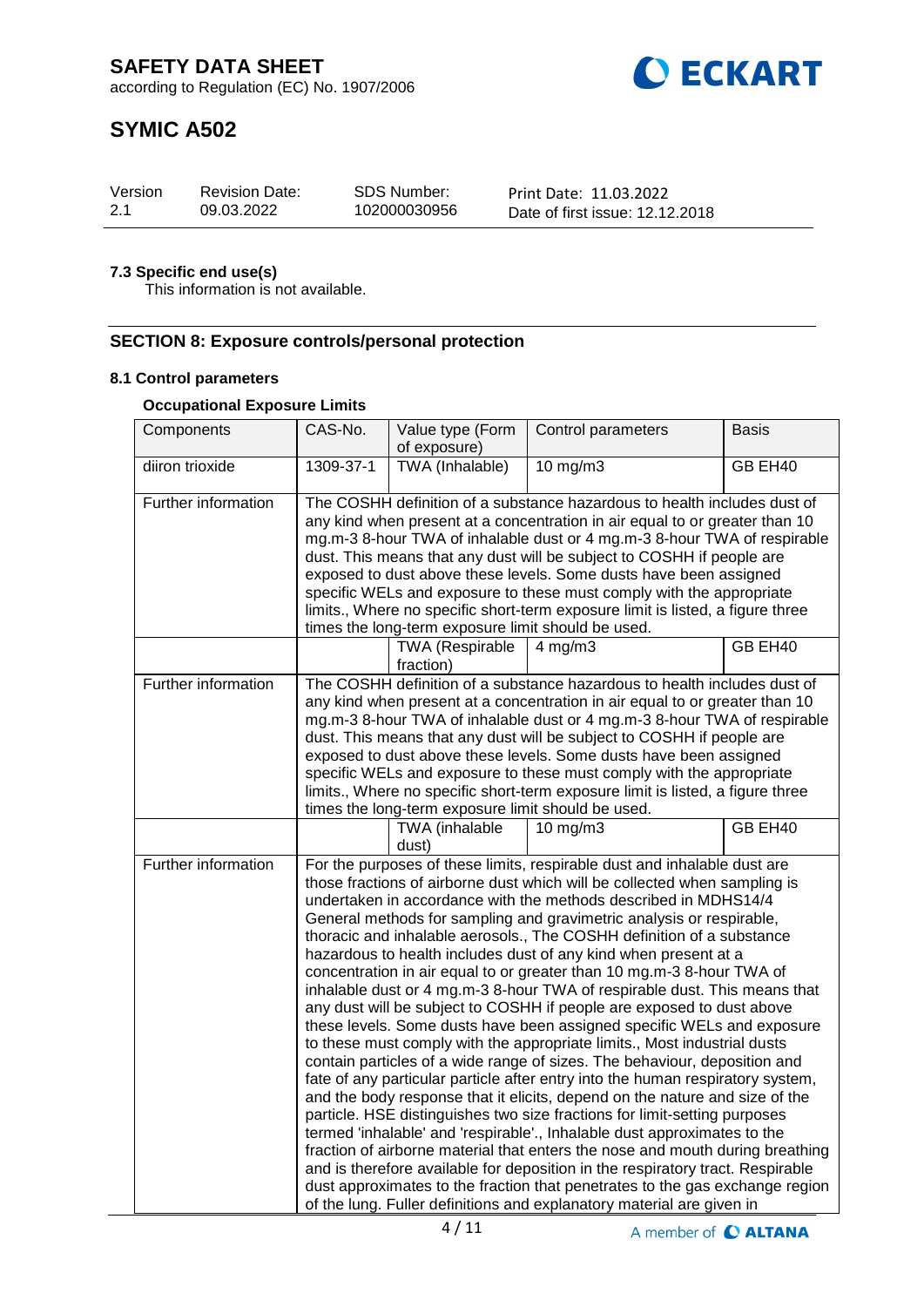**SAFETY DATA SHEET**

according to Regulation (EC) No. 1907/2006



# **SYMIC A502**

| Version | <b>Revision Date:</b>                |                | <b>SDS Number:</b>              | Print Date: 11.03.2022                                                                                                                                                                                                                                                                                                                                                                                                                                                                                                                                                                                                                                                                                                                                                                                                                                                                                                                                                                                                                                                                                                                                                                                                                                                                                                                                                                                                                                                                                                                                                                                                                                                                                                                                                                                |            |
|---------|--------------------------------------|----------------|---------------------------------|-------------------------------------------------------------------------------------------------------------------------------------------------------------------------------------------------------------------------------------------------------------------------------------------------------------------------------------------------------------------------------------------------------------------------------------------------------------------------------------------------------------------------------------------------------------------------------------------------------------------------------------------------------------------------------------------------------------------------------------------------------------------------------------------------------------------------------------------------------------------------------------------------------------------------------------------------------------------------------------------------------------------------------------------------------------------------------------------------------------------------------------------------------------------------------------------------------------------------------------------------------------------------------------------------------------------------------------------------------------------------------------------------------------------------------------------------------------------------------------------------------------------------------------------------------------------------------------------------------------------------------------------------------------------------------------------------------------------------------------------------------------------------------------------------------|------------|
| 2.1     | 09.03.2022                           |                | 102000030956                    | Date of first issue: 12.12.2018                                                                                                                                                                                                                                                                                                                                                                                                                                                                                                                                                                                                                                                                                                                                                                                                                                                                                                                                                                                                                                                                                                                                                                                                                                                                                                                                                                                                                                                                                                                                                                                                                                                                                                                                                                       |            |
|         |                                      |                | exposure limit should be used.  | MDHS14/4., Where dusts contain components that have their own assigned<br>WEL, all the relevant limits should be complied with., Where no specific<br>short-term exposure limit is listed, a figure three times the long-term                                                                                                                                                                                                                                                                                                                                                                                                                                                                                                                                                                                                                                                                                                                                                                                                                                                                                                                                                                                                                                                                                                                                                                                                                                                                                                                                                                                                                                                                                                                                                                         |            |
|         |                                      |                | <b>TWA (Respirable</b><br>dust) | $4$ mg/m $3$                                                                                                                                                                                                                                                                                                                                                                                                                                                                                                                                                                                                                                                                                                                                                                                                                                                                                                                                                                                                                                                                                                                                                                                                                                                                                                                                                                                                                                                                                                                                                                                                                                                                                                                                                                                          | GB EH40    |
|         | Further information                  |                | exposure limit should be used.  | For the purposes of these limits, respirable dust and inhalable dust are<br>those fractions of airborne dust which will be collected when sampling is<br>undertaken in accordance with the methods described in MDHS14/4<br>General methods for sampling and gravimetric analysis or respirable,<br>thoracic and inhalable aerosols., The COSHH definition of a substance<br>hazardous to health includes dust of any kind when present at a<br>concentration in air equal to or greater than 10 mg.m-3 8-hour TWA of<br>inhalable dust or 4 mg.m-3 8-hour TWA of respirable dust. This means that<br>any dust will be subject to COSHH if people are exposed to dust above<br>these levels. Some dusts have been assigned specific WELs and exposure<br>to these must comply with the appropriate limits., Most industrial dusts<br>contain particles of a wide range of sizes. The behaviour, deposition and<br>fate of any particular particle after entry into the human respiratory system,<br>and the body response that it elicits, depend on the nature and size of the<br>particle. HSE distinguishes two size fractions for limit-setting purposes<br>termed 'inhalable' and 'respirable'., Inhalable dust approximates to the<br>fraction of airborne material that enters the nose and mouth during breathing<br>and is therefore available for deposition in the respiratory tract. Respirable<br>dust approximates to the fraction that penetrates to the gas exchange region<br>of the lung. Fuller definitions and explanatory material are given in<br>MDHS14/4., Where dusts contain components that have their own assigned<br>WEL, all the relevant limits should be complied with., Where no specific<br>short-term exposure limit is listed, a figure three times the long-term |            |
|         | Fluorphlogopite<br>(Mg3K[AlF2O(SiO3) | 12003-38-<br>2 | <b>TWA</b>                      | $2.5$ mg/m $3$<br>(Fluorine)                                                                                                                                                                                                                                                                                                                                                                                                                                                                                                                                                                                                                                                                                                                                                                                                                                                                                                                                                                                                                                                                                                                                                                                                                                                                                                                                                                                                                                                                                                                                                                                                                                                                                                                                                                          | 2000/39/EC |
|         | 3])                                  |                |                                 |                                                                                                                                                                                                                                                                                                                                                                                                                                                                                                                                                                                                                                                                                                                                                                                                                                                                                                                                                                                                                                                                                                                                                                                                                                                                                                                                                                                                                                                                                                                                                                                                                                                                                                                                                                                                       |            |
|         | <b>Further information</b>           | Indicative     |                                 |                                                                                                                                                                                                                                                                                                                                                                                                                                                                                                                                                                                                                                                                                                                                                                                                                                                                                                                                                                                                                                                                                                                                                                                                                                                                                                                                                                                                                                                                                                                                                                                                                                                                                                                                                                                                       |            |

# **Derived No Effect Level (DNEL) according to Regulation (EC) No. 1907/2006:**

| Substance name                         | End Use   | Exposure routes | Potential health<br>effects   | Value      |
|----------------------------------------|-----------|-----------------|-------------------------------|------------|
| Fluorphlogopite<br>(Mg3K[AlF2O(SiO3)3] | Consumers | Ingestion       | Long-term systemic<br>effects | 62.5 mg/kg |

## **8.2 Exposure controls**

## **Personal protective equipment**

| Eye protection           | : Safety glasses                                                     |
|--------------------------|----------------------------------------------------------------------|
| Skin and body protection | : Protective suit                                                    |
| Respiratory protection   | : No personal respiratory protective equipment normally<br>required. |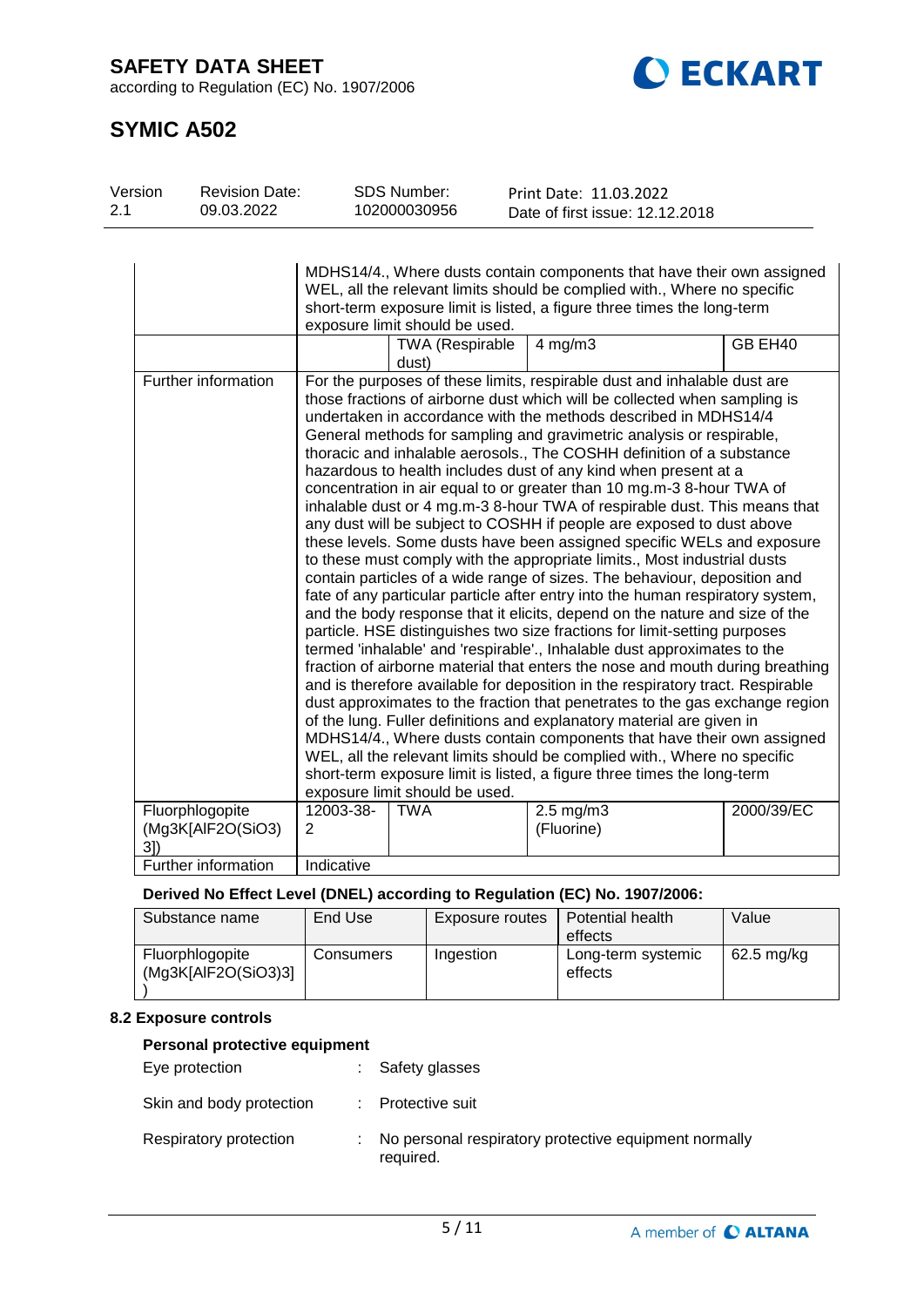**SAFETY DATA SHEET**





# **SYMIC A502**

| Version | <b>Revision Date:</b> | SDS Number:  | Print Date: 11.03.2022          |
|---------|-----------------------|--------------|---------------------------------|
| 2.1     | 09.03.2022            | 102000030956 | Date of first issue: 12.12.2018 |

# **SECTION 9: Physical and chemical properties**

## **9.1 Information on basic physical and chemical properties**

| Appearance                                          | : powder                                      |
|-----------------------------------------------------|-----------------------------------------------|
| Colour                                              | : bronze                                      |
| Odour                                               | : odourless                                   |
| <b>Odour Threshold</b>                              | : No data available                           |
| pH                                                  | : substance/mixture is non-soluble (in water) |
| Freezing point                                      | : No data available                           |
| Boiling point/boiling range                         | : No data available                           |
| Flash point                                         | : No data available                           |
| Evaporation rate                                    | : No data available                           |
| Flammability (solid, gas)                           | : Will not burn                               |
| Self-ignition                                       | : No data available                           |
| Auto-ignition temperature                           | : No data available                           |
| Smoldering temperature                              | : No data available                           |
| Decomposition temperature                           | : No data available                           |
| <b>Explosive properties</b>                         | : No data available                           |
| Oxidizing properties                                | : No data available                           |
| Upper explosion limit / Upper<br>flammability limit | : No data available                           |
| Lower explosion limit / Lower<br>flammability limit | : No data available                           |
| Vapour pressure                                     | : No data available                           |
| Relative vapour density                             | : No data available                           |
| Relative density                                    | No data available                             |
| Density                                             | : $3.4$ g/cm3                                 |
| <b>Bulk density</b>                                 | : $0.26$ g/cm3                                |
| Solubility(ies)                                     |                                               |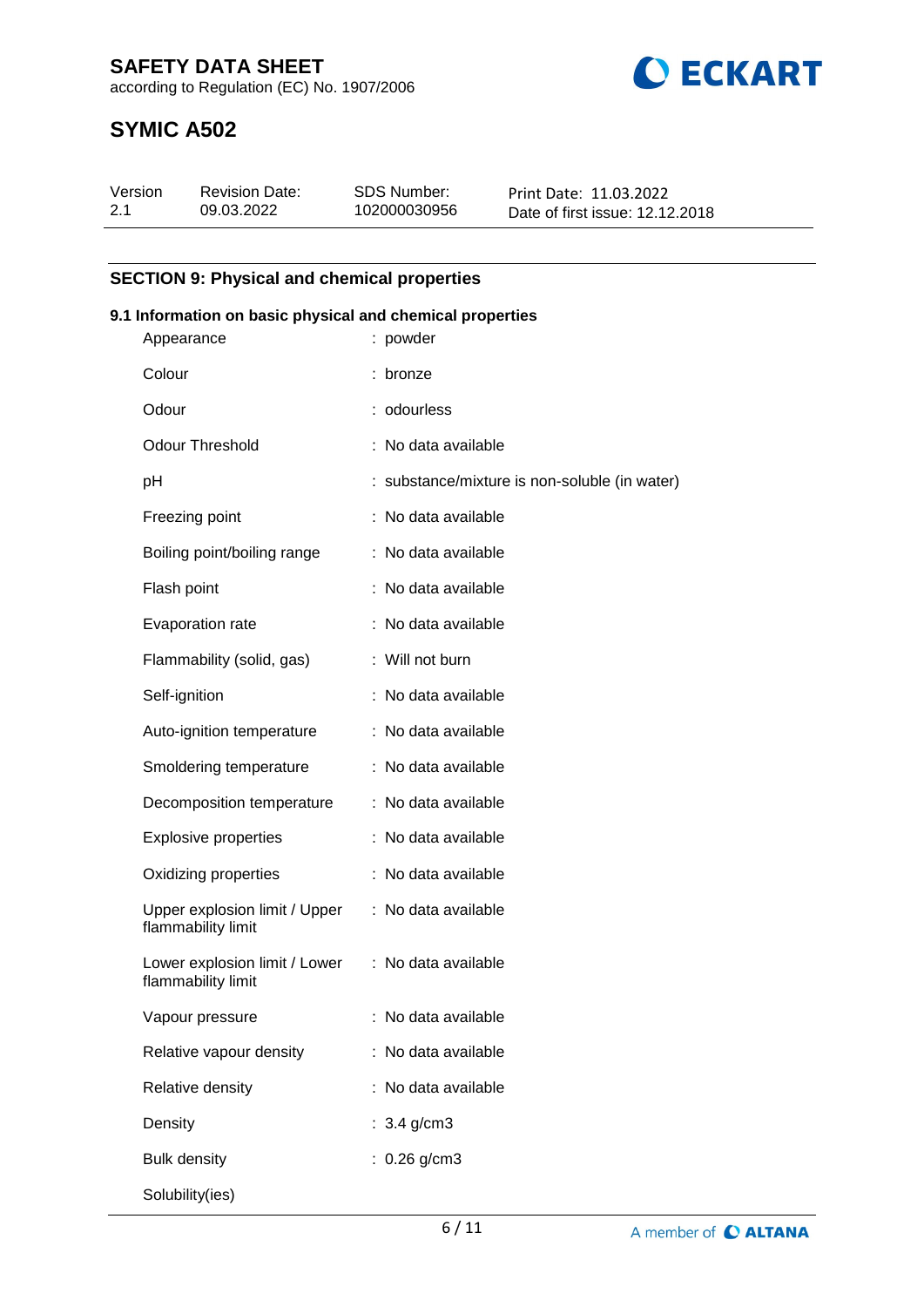# **SAFETY DATA SHEET**

according to Regulation (EC) No. 1907/2006



# **SYMIC A502**

| Version<br>2.1 | <b>Revision Date:</b><br>09.03.2022        | <b>SDS Number:</b><br>102000030956 | Print Date: 11.03.2022<br>Date of first issue: 12.12.2018 |
|----------------|--------------------------------------------|------------------------------------|-----------------------------------------------------------|
|                |                                            |                                    |                                                           |
|                | Water solubility                           | $:$ insoluble                      |                                                           |
|                | Solubility in other solvents               | : No data available                |                                                           |
|                | Partition coefficient: n-<br>octanol/water | : No data available                |                                                           |
|                | Decomposition temperature                  | : No data available                |                                                           |
|                | Viscosity, dynamic                         | : No data available                |                                                           |
|                | Viscosity, kinematic                       | : No data available                |                                                           |
|                | Flow time                                  | : No data available                |                                                           |
|                | 9.2 Other information                      |                                    |                                                           |

No data available

# **SECTION 10: Stability and reactivity**

## **10.1 Reactivity**

No decomposition if stored and applied as directed.

#### **10.2 Chemical stability**

No decomposition if stored and applied as directed.

#### **10.3 Possibility of hazardous reactions**

Hazardous reactions : Stable under recommended storage conditions. No hazards to be specially mentioned.

## **10.4 Conditions to avoid**

Conditions to avoid : No data available

## **10.5 Incompatible materials**

## **10.6 Hazardous decomposition products**

Contact with water or humid air : This information is not available.

Thermal decomposition : This information is not available.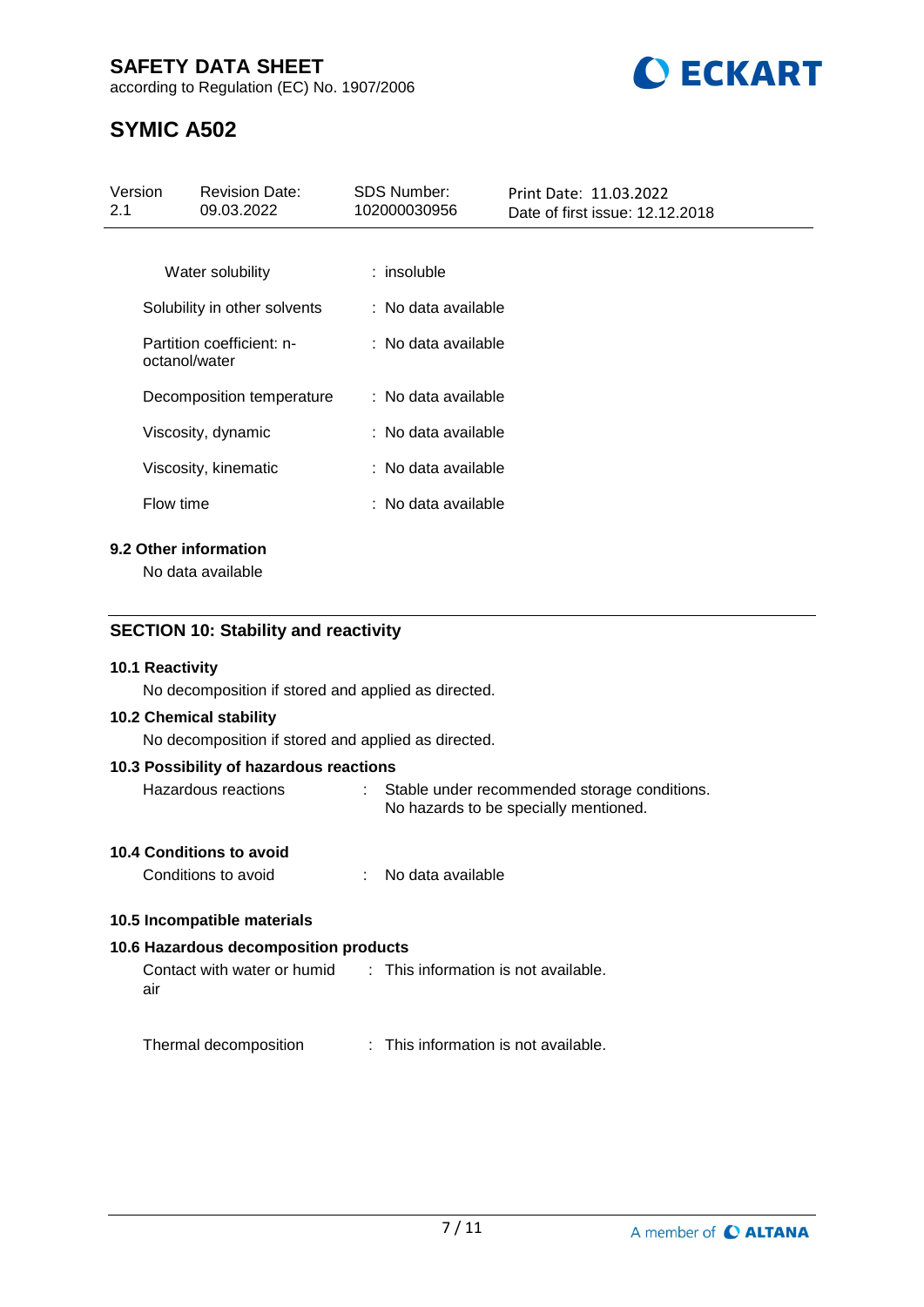**BECKART** 

according to Regulation (EC) No. 1907/2006

# **SYMIC A502**

| Version | <b>Revision Date:</b> | SDS Number:  | Print Date: 11.03.2022          |
|---------|-----------------------|--------------|---------------------------------|
| 2.1     | 09.03.2022            | 102000030956 | Date of first issue: 12.12.2018 |

# **SECTION 11: Toxicological information**

## **11.1 Information on toxicological effects**

#### **Acute toxicity**

Not classified based on available information.

## **Skin corrosion/irritation**

Not classified based on available information.

## **Serious eye damage/eye irritation**

Not classified based on available information.

## **Respiratory or skin sensitisation**

## **Skin sensitisation**

Not classified based on available information.

#### **Respiratory sensitisation**

Not classified based on available information.

#### **Germ cell mutagenicity**

Not classified based on available information.

#### **Carcinogenicity**

Not classified based on available information.

## **Reproductive toxicity**

Not classified based on available information.

## **STOT - single exposure**

Not classified based on available information.

## **STOT - repeated exposure**

Not classified based on available information.

# **Aspiration toxicity**

Not classified based on available information.

## **Further information**

**Product:** Remarks: No data available

# **SECTION 12: Ecological information**

## **12.1 Toxicity**

No data available

# **12.2 Persistence and degradability** No data available

**12.3 Bioaccumulative potential**

No data available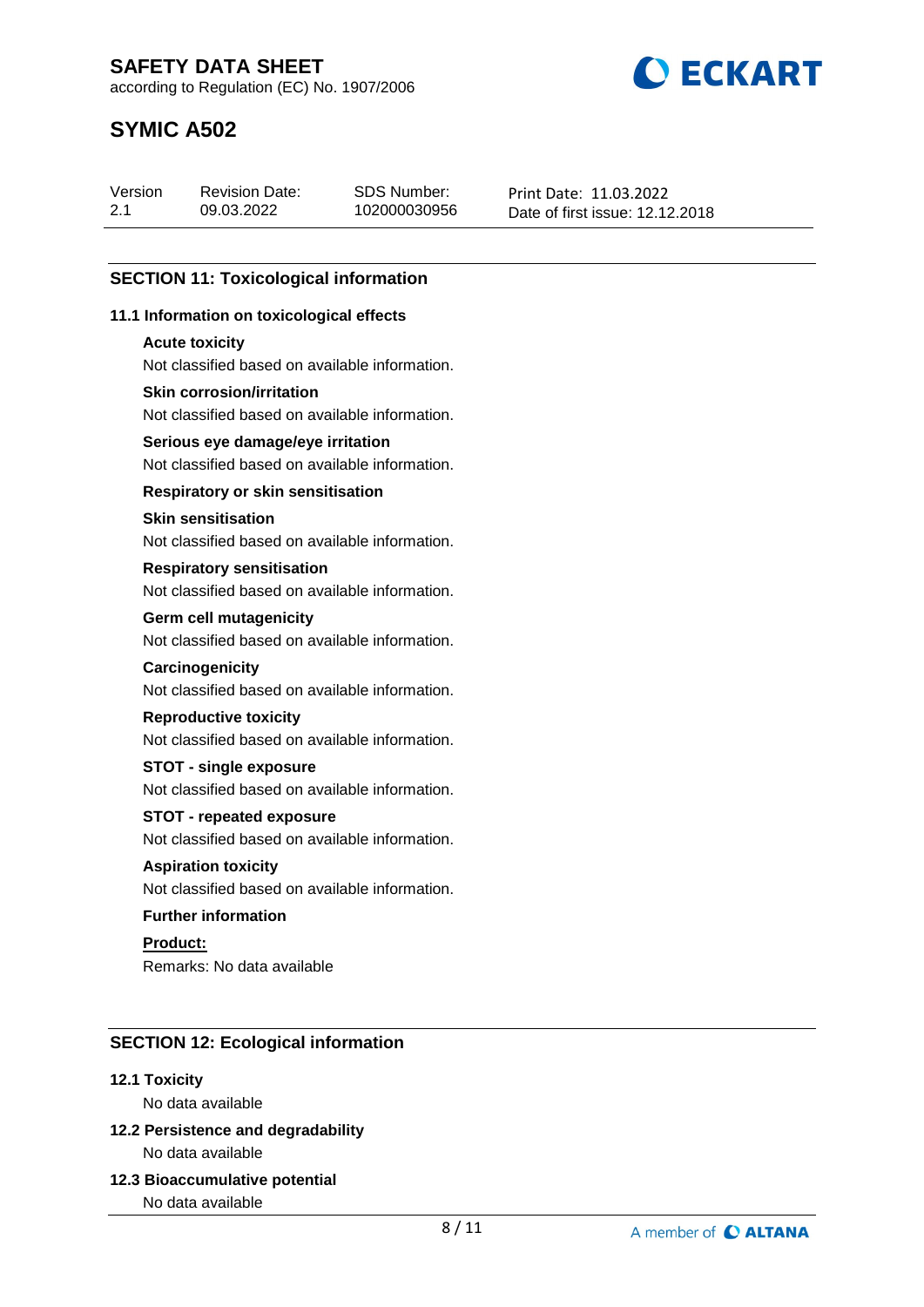**ECKART** 

according to Regulation (EC) No. 1907/2006

# **SYMIC A502**

| Version | <b>Revision Date:</b> | SDS Number:  | Print Date: 11.03.2022          |
|---------|-----------------------|--------------|---------------------------------|
| 2.1     | 09.03.2022            | 102000030956 | Date of first issue: 12.12.2018 |
|         |                       |              |                                 |

# **12.4 Mobility in soil**

No data available

## **12.5 Results of PBT and vPvB assessment**

## **Product:**

Assessment : This substance/mixture contains no components considered to be either persistent, bioaccumulative and toxic (PBT), or very persistent and very bioaccumulative (vPvB) at levels of 0.1% or higher..

# **12.6 Other adverse effects**

#### **Product:**

| Additional ecological | No data available |
|-----------------------|-------------------|
| information           |                   |

## **Components:**

## **Fluorphlogopite (Mg3K[AlF2O(SiO3)3]):**

Additional ecological information : No data available

# **SECTION 13: Disposal considerations**

## **13.1 Waste treatment methods**

Contaminated packaging : Empty containers should be taken to an approved waste handling site for recycling or disposal.

# **SECTION 14: Transport information**

## **14.1 UN number**

Not regulated as a dangerous good

## **14.2 UN proper shipping name**

Not regulated as a dangerous good

## **14.3 Transport hazard class(es)**

Not regulated as a dangerous good

## **14.4 Packing group**

Not regulated as a dangerous good

# **14.5 Environmental hazards**

Not regulated as a dangerous good

## **14.6 Special precautions for user**

Remarks : Not classified as dangerous in the meaning of transport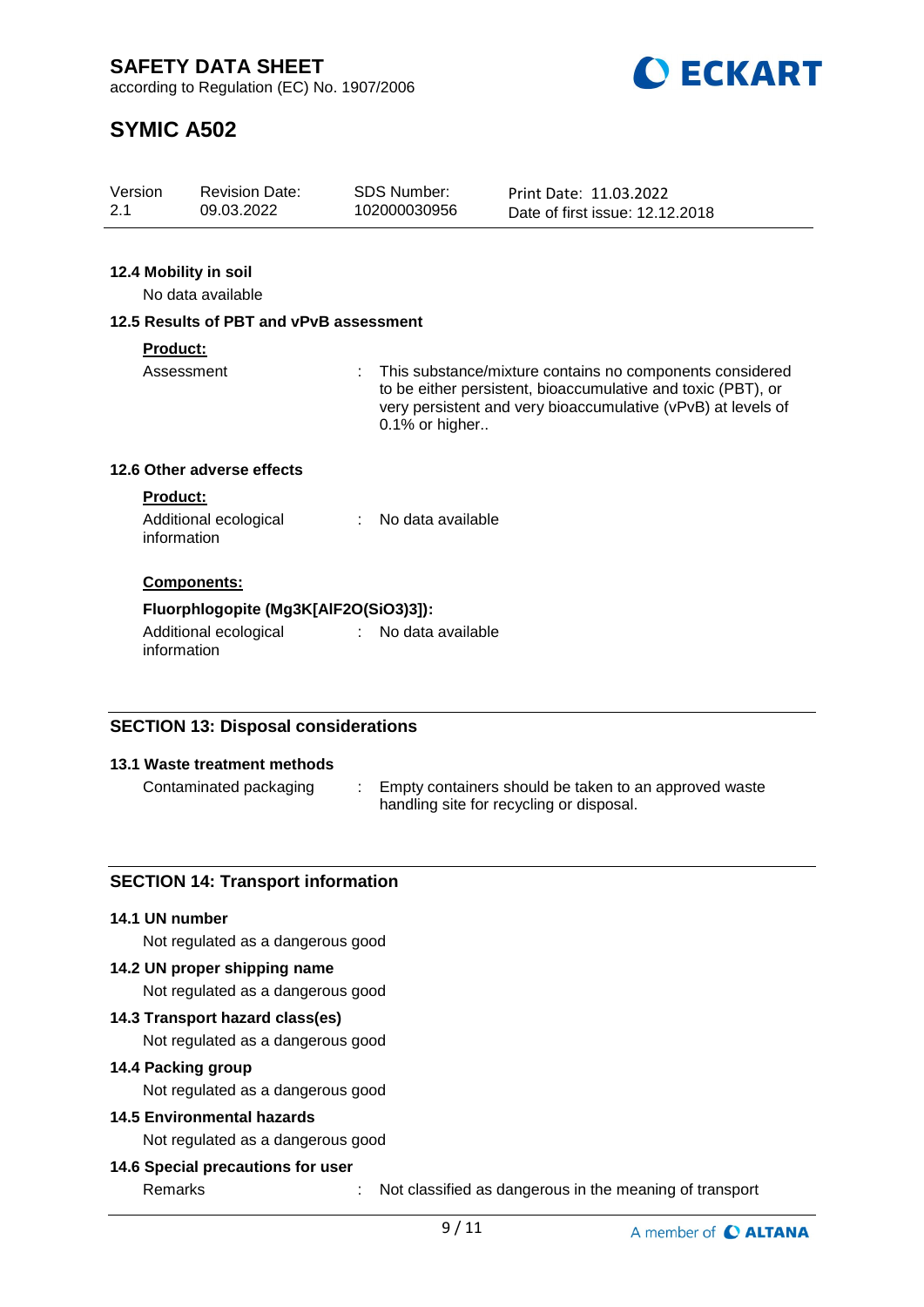

# **SYMIC A502**

| Version | <b>Revision Date:</b> | SDS Number:  | Print Date: 11.03.2022          |
|---------|-----------------------|--------------|---------------------------------|
| 2.1     | 09.03.2022            | 102000030956 | Date of first issue: 12.12.2018 |

regulations.

## **14.7 Transport in bulk according to Annex II of Marpol and the IBC Code** Not applicable for product as supplied.

# **SECTION 15: Regulatory information**

#### **15.1 Safety, health and environmental regulations/legislation specific for the substance or mixture**

| REACH - Candidate List of Substances of Very High<br>Concern for Authorisation (Article 59).                                                         |    | Not applicable |
|------------------------------------------------------------------------------------------------------------------------------------------------------|----|----------------|
| Regulation (EC) No 1005/2009 on substances that<br>deplete the ozone layer                                                                           |    | Not applicable |
| Regulation (EU) 2019/1021 on persistent organic<br>pollutants (recast)                                                                               |    | Not applicable |
| UK REACH List of substances subject to authorisation<br>(Annex XIV)                                                                                  | t. | Not applicable |
| REACH - Restrictions on the manufacture, placing on<br>the market and use of certain dangerous substances,<br>preparations and articles (Annex XVII) |    | Not applicable |

## **15.2 Chemical safety assessment**

## **SECTION 16: Other information**

## **Full text of other abbreviations**

| 2000/39/EC       | Europe. Commission Directive 2000/39/EC establishing a first<br>list of indicative occupational exposure limit values |
|------------------|-----------------------------------------------------------------------------------------------------------------------|
| GB EH40          | : UK. EH40 WEL - Workplace Exposure Limits                                                                            |
| 2000/39/EC / TWA | : Limit Value - eight hours                                                                                           |
| GB EH40 / TWA    | : Long-term exposure limit (8-hour TWA reference period)                                                              |

ADN - European Agreement concerning the International Carriage of Dangerous Goods by Inland Waterways; ADR - European Agreement concerning the International Carriage of Dangerous Goods by Road; AIIC - Australian Inventory of Industrial Chemicals; ASTM - American Society for the Testing of Materials; bw - Body weight; CLP - Classification Labelling Packaging Regulation; Regulation (EC) No 1272/2008; CMR - Carcinogen, Mutagen or Reproductive Toxicant; DIN - Standard of the German Institute for Standardisation; DSL - Domestic Substances List (Canada); ECHA - European Chemicals Agency; EC-Number - European Community number; ECx - Concentration associated with x% response; ELx - Loading rate associated with x% response; EmS - Emergency Schedule; ENCS - Existing and New Chemical Substances (Japan); ErCx - Concentration associated with x% growth rate response; GHS - Globally Harmonized System;